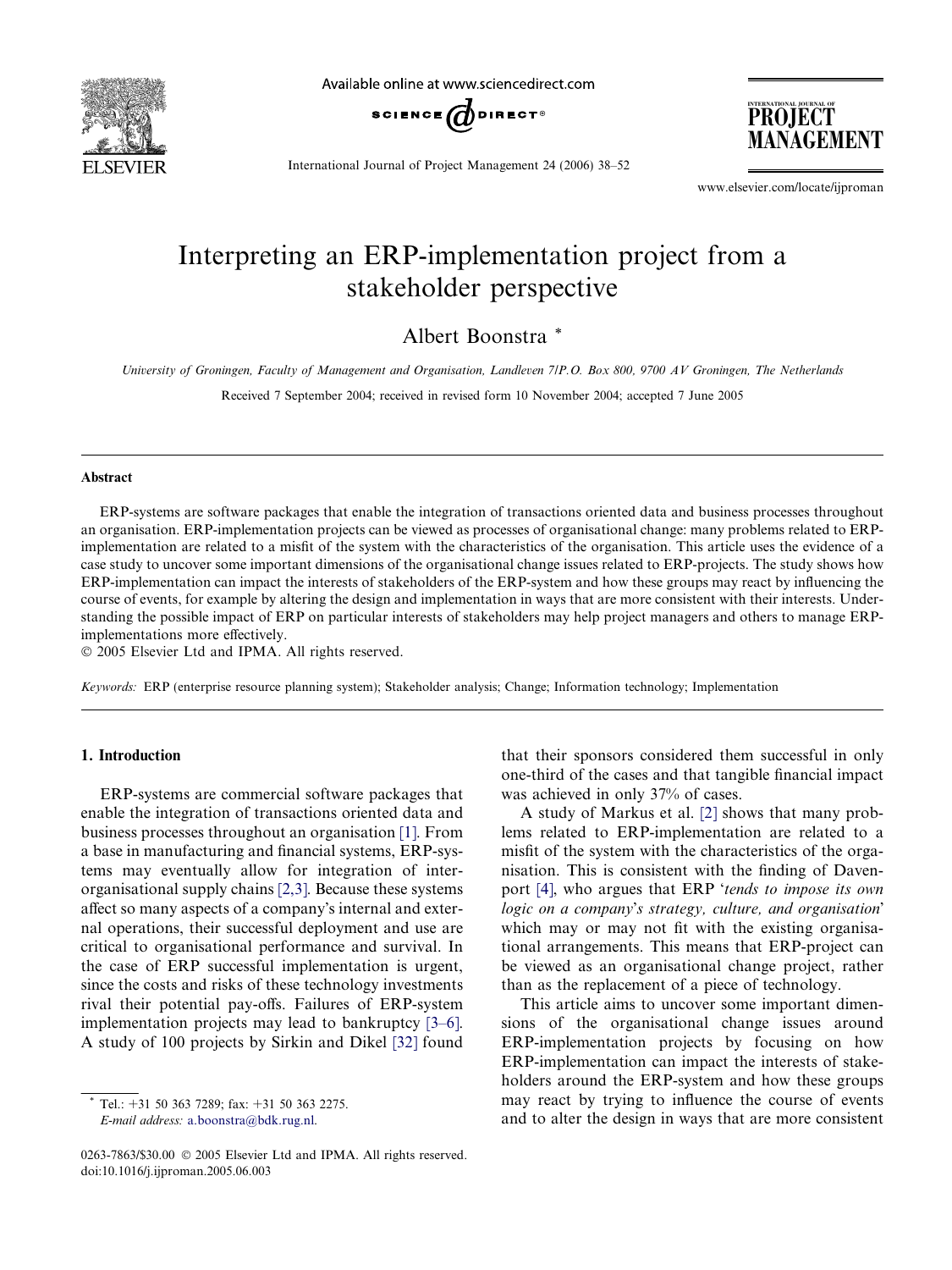with their interests. Understanding the possible impact of ERP on particular interests of stakeholders may help project managers and others to manage ERP-implementations more effectively [\[7\]](#page--1-0). The paper draws mainly on a two-year study of an organisation that tried to implement an ERP-system in three of its business units.

So the specific contribution of this paper is to show how the outcome of ERP-system implementation can be affected by the meaning, which various stakeholders attach to the system, and by the actions they take throughout the project. There are just few descriptive accounts of how groups and individuals in organisations interpret IS-proposals and how they respond subsequently [\[8\]](#page--1-0). Especially empirical case studies that focus on the role of politics and stakeholders in relation to IS-implementation are scarce [\[8–12\]](#page--1-0). As a result, our insight into the role of stakeholders in the design and implementation of IS-applications in general and of ERP-applications in particular is constrained, which means that we have a lack of understanding of why groups and individuals act in the way they do. This paper aims to contribute by providing insight in the role that different stakeholders may play during ERP-implementations. Based on this insight guidelines will be offered to manage politics related project risks during ERP-implementations.

### 2. Backgrounds

The empirical research for this paper was informed by interpretive [\[13\],](#page--1-0) processual [\[14\]](#page--1-0) and integrationist [\[15\]](#page--1-0) models of change. These models emphasise how various groups of people in organisations may have different interpretations of an information system that may shape their actions and influence the implementation and evolution of the IS [\[13,16\]](#page--1-0). The change view is rooted in social constructivism, which studies the meaning that people attach towards a particular technology [\[17\]](#page--1-0) Social constructivism found its way to IS research by the so called interpretive approaches [\[13,15\]](#page--1-0) and emphasise the subjective meanings that actors ascribe to an information system, which are based on particular interests, preferences, history and so on. From this view, system implementation can be explained by studying the interplay of attitudes and actions of various stakeholders, which may change over time [\[14\]](#page--1-0).

Pettigrew [\[18–20\]](#page--1-0) argues that organisational change can be understood by considering the interactions between the substance, context and process of change in the organisation. He also suggests that the change agent must be willing to intervene in the political systems of the organisation, and to legitimate the change in the face of competing proposals and ideas. Bennis [\[21\]](#page--1-0) suggests that management of change is 'management of meaning', or with attempts to establish the credibility and

legitimacy of particular definitions of problems and solutions with others, and to gain consent and compliance [\[14,22\].](#page--1-0) Dawson [\[14\]](#page--1-0) developed this processual perspective on change more fully and argues that, to understand change, we need to take into consideration: (1) the past, present and future context in which the organisation functions, (2) the substance of the change itself and its significance, (3) the transition process, tasks, activities, decisions, (4) political activity, and (5) the interactions of these factors.

Orlikowski [\[15\]](#page--1-0) proposes that the results of IT investments depend on the interaction of both technology and people over an extended period. Information systems are both a product of human action and an influence of human action. People initiate, design and use an IT system. Designers construct the system according priorities and expectations. Then, various stakeholders, such as users and managers, react in different ways, e.g., by welcoming, rejecting or adapting it. In doing so they socially construct the technology in the sense that these reactions may become features of the system. This continuing interaction means that the results eventually obtained are different from those, which were originally expected. The model of Orlikowski suggests that people can modify technologies during design, implementation and use, since people and technology interact. Orlikowski also suggests that IT is not a fixed, given piece of technology. To understand how a system functions in a business we must understand the nature of the relationship between various stakeholders and their interactions with the system. This understanding includes culture and power relationships. This is consistent with the findings of Markus et al. [\[2\]](#page--1-0) who suggests that ERP-systems are inherently flexible which means that stakeholders have many opportunities to influence the form of technology during the initial decision-making, the development, the implementation and also the use of the system. An ERP-system is not a finished product but it alters over its lifetime [\[31\].](#page--1-0)

Pinch and Bijker [\[17\]](#page--1-0) propose that as people design a system they do not interact with their context in a linear way, moving systematically from idea to working model. A better description would be ''multi-directional'', in which many possible forms of the artifact exist in the early stages of development – but only some survive. Why they survive and others fail depends on the actions of the stakeholders in the project. ''The social groups concerned with the artifact, and the meanings that those groups give to the artifact, play a crucial role: a problem is defined as such only when there is a social group for which it constitutes a 'problem'"  $[17]$ . The most influential of these groups will ensure that the system deals with "their" problem.

McLoughlin [\[23\]](#page--1-0) defined these stakeholders as: "those who share a particular set of understandings and meanings concerning the development of a given technology....